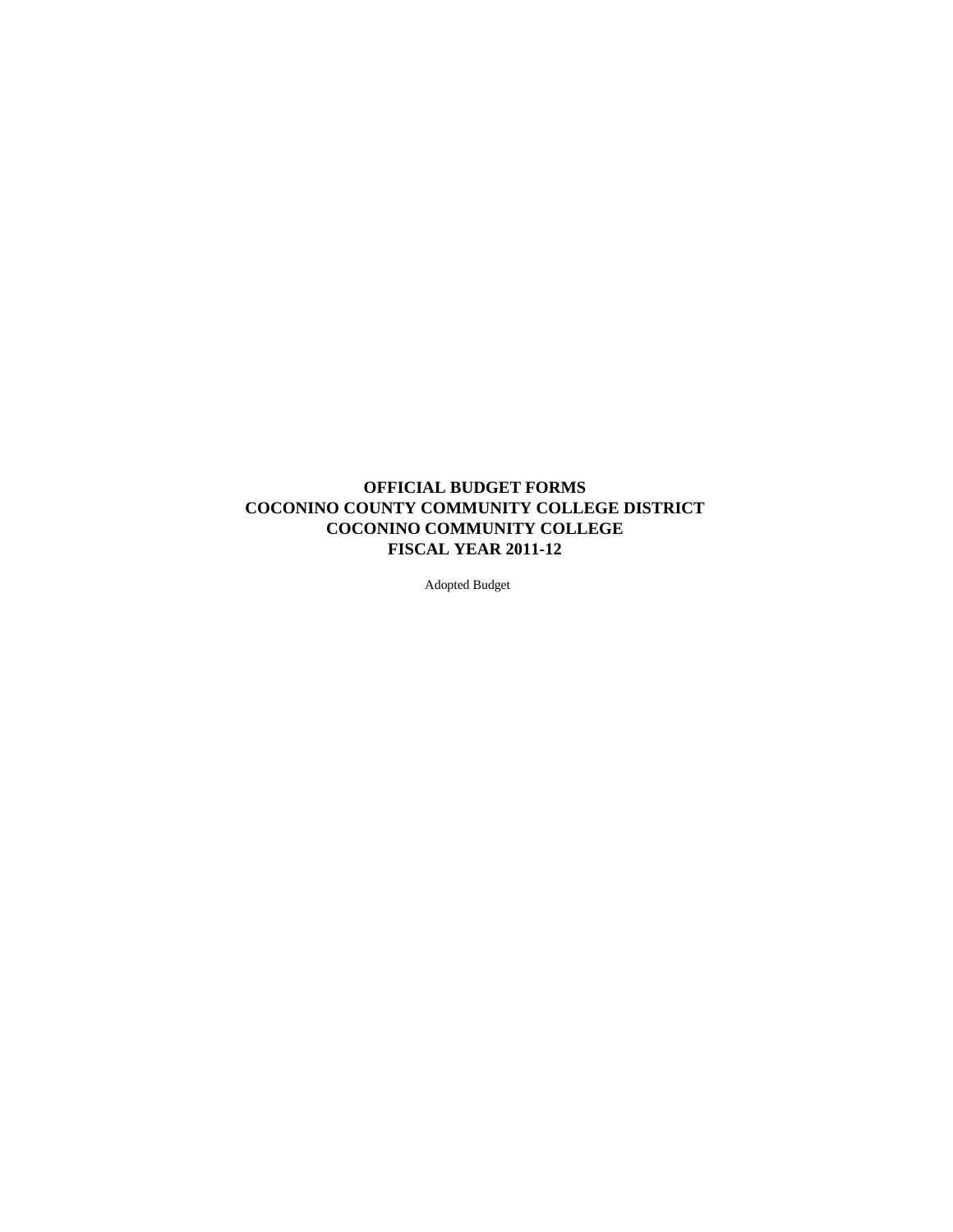#### **SUMMARY OF BUDGET DATA COCONINO COUNTY COMMUNITY COLLEGE DISTRICT COCONINO COMMUNITY COLLEGE BUDGET FOR FISCAL YEAR 2011-12**

|      |                                                                                             |                          |              |                          |              |                            | Increase/(Decrease)<br>From Budget 2010-11<br><b>To Budget 2011-12</b> |    |            |
|------|---------------------------------------------------------------------------------------------|--------------------------|--------------|--------------------------|--------------|----------------------------|------------------------------------------------------------------------|----|------------|
|      |                                                                                             | <b>Budget</b><br>2010-11 |              | <b>Budget</b><br>2011-12 |              | <b>Amount</b>              |                                                                        |    | %          |
|      | <b>CURRENT GENERAL AND PLANT FUNDS</b>                                                      |                          |              |                          |              |                            |                                                                        |    |            |
|      | A. Expenditures:                                                                            |                          |              |                          |              |                            |                                                                        |    |            |
|      | <b>Current General Fund</b>                                                                 | \$<br>17,268,863         |              | \$<br>17,190,719         |              | \$<br>(78, 144)            |                                                                        |    | $-0.5%$    |
|      | Unexpended Plant Fund                                                                       | 977,710                  |              | 761,734                  |              | (215, 976)                 |                                                                        |    | $-22.1%$   |
|      | Retirement of Indebtedness Plant Fund                                                       | 1,998,280                |              | 2,031,329                |              | 33,049                     |                                                                        |    | 1.7%       |
|      | <b>TOTAL</b>                                                                                | 20,244,853               |              | 19,983,782               |              | (261, 071)                 |                                                                        |    | $-1.3%$    |
|      | B. Expenditures Per FTSE:                                                                   |                          |              |                          |              |                            |                                                                        |    |            |
|      | <b>Current General Fund</b>                                                                 | \$                       | 7,348 / FTSE | \$                       | 7,315 / FTSE | \$<br>$(33)$ /FTSE         |                                                                        |    | $-0.5%$    |
|      | Unexpended Plant Fund                                                                       | \$                       | 416 / FTSE   | \$                       | 324 / FTSE   | \$<br>(92) /FTSE           |                                                                        |    | $-22.1%$   |
| Ш.   | <b>EXPENDITURE LIMITATIONS</b>                                                              |                          |              |                          |              | <b>FISCAL YEAR 2010-11</b> |                                                                        | \$ | 16,038,742 |
|      |                                                                                             |                          |              |                          |              | FISCAL YEAR 2011-12        |                                                                        | \$ | 15,833,517 |
| III. | AMOUNT RECEIVED FROM PRIMARY PROPERTY TAXES IN FISCAL YEAR 2010-11 IN EXCESS OF THE MAXIMUM |                          |              |                          |              |                            |                                                                        |    |            |
|      | ALLOWABLE AMOUNT AS CALCULATED PURSUANT TO A.R.S. §42-17051                                 |                          |              |                          |              |                            |                                                                        |    |            |

IV. MAXIMUM ALLOWABLE PRIMARY PROPERTY TAX LEVY FOR FISCAL YEAR 2011-12 PURSUANT TO A.R.S. §42-17051 6,600,495

V. SUMMARY OF PRIMARY AND SECONDARY PROPERTY TAX LEVIES AND RATES:

|                                            |                          |                          | From Budget 2010-11<br><b>To Budget 2011-12</b> |       |
|--------------------------------------------|--------------------------|--------------------------|-------------------------------------------------|-------|
|                                            | <b>Budget</b><br>2010-11 | <b>Budget</b><br>2011-12 | <b>Amount</b>                                   | %     |
| A. Amount Levied:                          |                          |                          |                                                 |       |
| Primary Tax Levy                           | 6,436,010                | 6,600,495                | \$<br>164,485                                   | 2.6%  |
| Secondary Tax Levy                         | 1,962,851                | 1,995,900                | 33,049                                          | 1.7%  |
| <b>TOTAL PROPERTY TAX LEVY</b>             | 8,398,861                | 8,596,395                | 197,534                                         | 2.4%  |
| B. Rates Per \$100 Net Assessed Valuation: |                          |                          |                                                 |       |
| Primary Tax Rate                           | 0.3352                   | 0.3649                   | \$<br>0.0297                                    | 8.9%  |
| Secondary Tax Rate                         | 0.0942                   | 0.1085                   | 0.0143                                          | 15.2% |
| <b>TOTAL PROPERTY TAX RATE</b>             | 0.4294                   | 0.4734                   | 0.0440                                          | 10.2% |

\$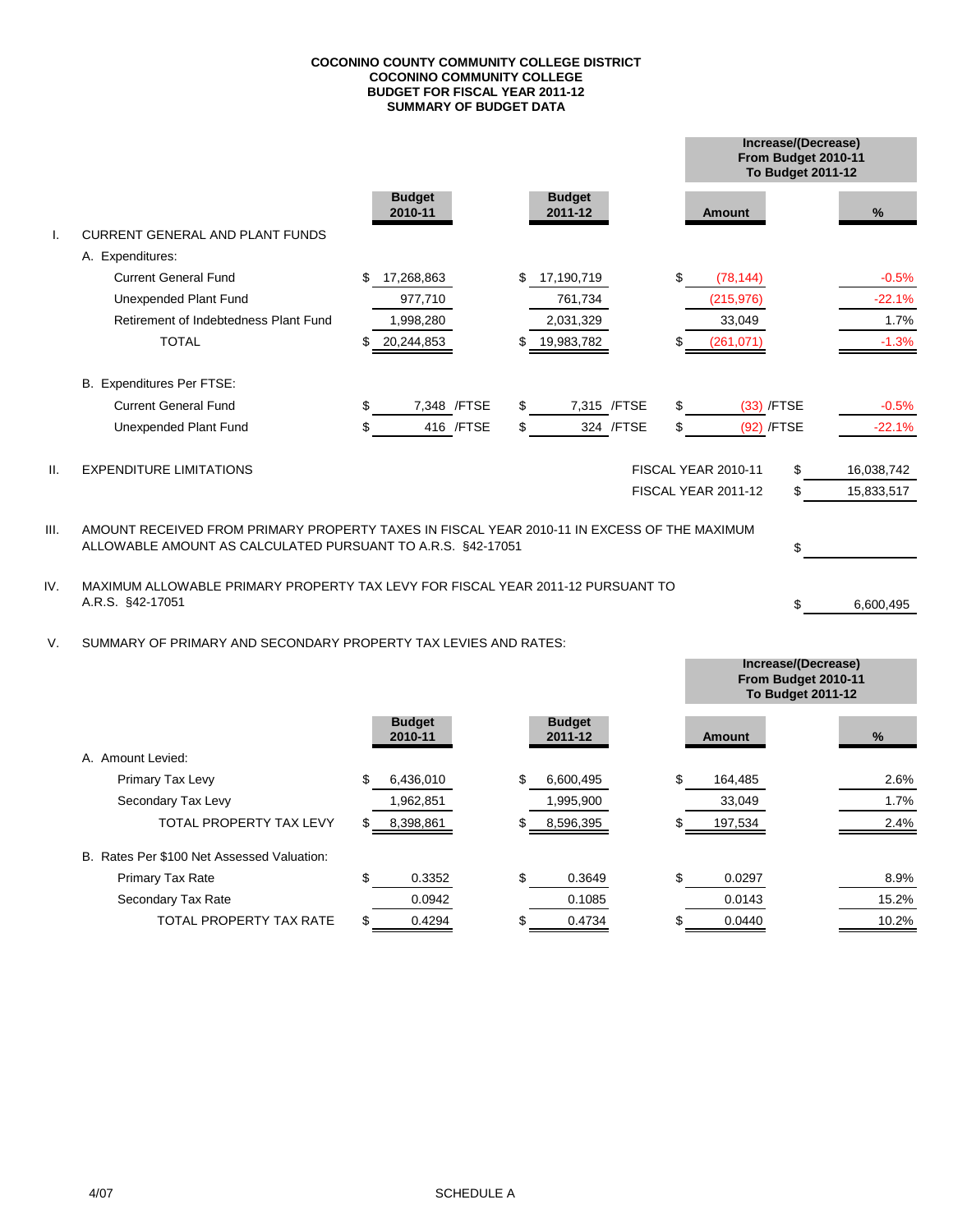# **COCONINO COUNTY COMMUNITY COLLEGE DISTRICT COCONINO COMMUNITY COLLEGE BUDGET FOR FISCAL YEAR 2011-12 CURRENT GENERAL FUND - REVENUES AND OTHER ADDITIONS**

|                                                       |                                              |     |                          |    |                          | From Budget 2010-11<br><b>To Budget 2011-12</b> |               |
|-------------------------------------------------------|----------------------------------------------|-----|--------------------------|----|--------------------------|-------------------------------------------------|---------------|
| REVENUES AND OTHER ADDITIONS BY SOURCE                | <b>Estimated</b><br><b>Actual</b><br>2010-11 |     | <b>Budget</b><br>2010-11 |    | <b>Budget</b><br>2011-12 | Amount                                          | $\%$          |
| <b>PROPERTY TAXES</b>                                 |                                              |     |                          |    |                          |                                                 |               |
| Primary Tax Levy                                      | \$<br>6,423,100                              | \$  | 6,436,010                | \$ | 6,600,495                | 164,485                                         | 2.6%          |
| Secondary Tax Levy - Override                         |                                              |     |                          |    |                          |                                                 |               |
| Subtotal                                              | 6,423,100                                    | \$  | 6,436,010                |    | 6,600,495                | 164,485                                         | 2.6%          |
| <b>STATE APPROPRIATIONS</b>                           |                                              |     |                          |    |                          |                                                 |               |
| Maintenance Support                                   | 2,679,400                                    |     | 2,679,400                |    | 1,836,000                | (843.400)                                       | $-31.5%$      |
| <b>Equalization Aid</b>                               |                                              |     |                          |    |                          |                                                 |               |
| Subtotal                                              | 2,679,400                                    | \$  | 2,679,400                |    | 1,836,000                | (843, 400)                                      | $-31.5%$      |
| GIFTS, GRANTS, AND CONTRACTS                          |                                              |     |                          |    |                          |                                                 |               |
| Government Grants and Contracts                       |                                              |     |                          |    |                          |                                                 |               |
| <b>Indirect Costs Recovered</b>                       |                                              |     |                          |    |                          |                                                 |               |
| Private Gifts, Grants, and Contracts                  | 120.219                                      |     | 120.219                  |    | 100.000                  | (20.219)                                        | $-16.8%$      |
| Subtotal                                              | 120.219                                      |     | 120.219                  |    | 100.000                  | (20.219)                                        | $-16.8%$      |
| TUITION, REGISTRATION, AND STUDENT FEES               |                                              |     |                          |    |                          |                                                 |               |
| <b>General Tuition</b>                                | 4,820,011                                    |     | 4,705,475                |    | 4,823,800                | 118,325                                         | 2.5%          |
| <b>Dual Enrollment</b>                                | 430.680                                      |     | 485.000                  |    | 497.900                  | 12,900                                          | 2.7%          |
| <b>CAVIAT</b><br>Scholarship tution                   | 167,528                                      |     | 70,000                   |    | 168,000                  | 98,000                                          | 140.0%        |
| <b>Out-of-District Tuition</b>                        | 158,625<br>194,603                           |     | 158,625<br>194,623       |    | 174,400<br>257,900       | 15,775<br>63.277                                | 9.9%<br>32.5% |
| Out-of-State Tuition                                  | 409,154                                      |     | 276,100                  |    | 607,200                  | 331,100                                         | 119.9%        |
| Out-of-State WUE                                      | 339,316                                      |     | 399,600                  |    | 410.100                  | 10,500                                          | 2.6%          |
| <b>Student Fees</b>                                   | 378,164                                      |     | 671,332                  |    | 731,505                  | 60.173                                          | 9.0%          |
| Corporate & Community Learning                        | 55,490                                       |     | 135,000                  |    | 135,000                  |                                                 |               |
| Tuition and Fee Remissions or Waivers                 |                                              |     |                          |    |                          |                                                 |               |
| Subtotal                                              | 6,953,571                                    |     | 7,095,755                |    | 7,805,805                | 710,050                                         | 10.0%         |
| <b>OTHER SOURCES</b>                                  |                                              |     |                          |    |                          |                                                 |               |
| Investment Income                                     | 275,000                                      |     | 275,000                  |    | 300,000                  | 25,000                                          | 9.1%          |
| Other (includes in-lieu)                              | 412.122                                      | \$  | 296.762                  |    | 414,350                  | 117,588                                         | 39.6%         |
| Subtotal<br><b>Total Revenues and Other Additions</b> | 687.122                                      | \$. | 571.762                  |    | 714.350                  | 142.588                                         | 24.9%         |
|                                                       | 16,863,412                                   |     | 16,903,146               |    | 17,056,650               | 153,504                                         | 0.9%          |
| UNRESTRICTED GENERAL FUND BALANCE                     |                                              |     |                          |    |                          |                                                 |               |
| AT JULY 1, APPLIED TO BUDGET                          | \$                                           | \$  | 1,000,000                | \$ | 1,000,000                | \$                                              |               |
| <b>TRANSFERS IN/(OUT)</b>                             |                                              |     |                          |    |                          |                                                 |               |
| Transfer Out -                                        |                                              |     |                          |    |                          |                                                 |               |
| <b>Rettricted Funds</b>                               | (91.398)                                     |     | (88,706)                 |    | (83, 512)                | 5,194                                           | $-5.9%$       |
| Auxiliary                                             | (12.000)                                     |     | (12.000)                 |    | (12.000)                 |                                                 |               |
| Plant (SRE, copier & library)<br>- Subtotal TO        | (3.142.258)                                  |     | (577.179)                |    | (802.829)                | (225.650)                                       | 39.1%         |
| Transfer In -                                         | (3.245.656)                                  |     | (677, 885)               |    | (898, 341)               | (220, 456)                                      | 32.5%         |
| Admir                                                 | 17,268                                       |     | 17,268                   |    | 11,268                   | (6.000)                                         | $-34.7%$      |
| Admir                                                 | 14,550                                       |     | 14,550                   |    | 19,025                   | 4,475                                           | 30.8%         |
| Admir                                                 | 11,784                                       |     | 11,784                   |    | 2,117                    | (9.667)                                         | $-82.0%$      |
| - Subtotal TI                                         | 43,602                                       |     | 43,602                   |    | 32,410                   | (11, 192)                                       | $-25.7%$      |
| Ne                                                    | (3.289.258)                                  |     | (634, 283)               |    | (865, 931)               | (209.264)                                       | 33.0%         |
| TOTAL AMOUNT AVAILABLE FOR EXPENDITURES               | 13,574,154<br>\$.                            | ፍ   | 17,268,863               | ፍ  | 17,190,719               | \$<br>(78, 144)                                 | $-0.5%$       |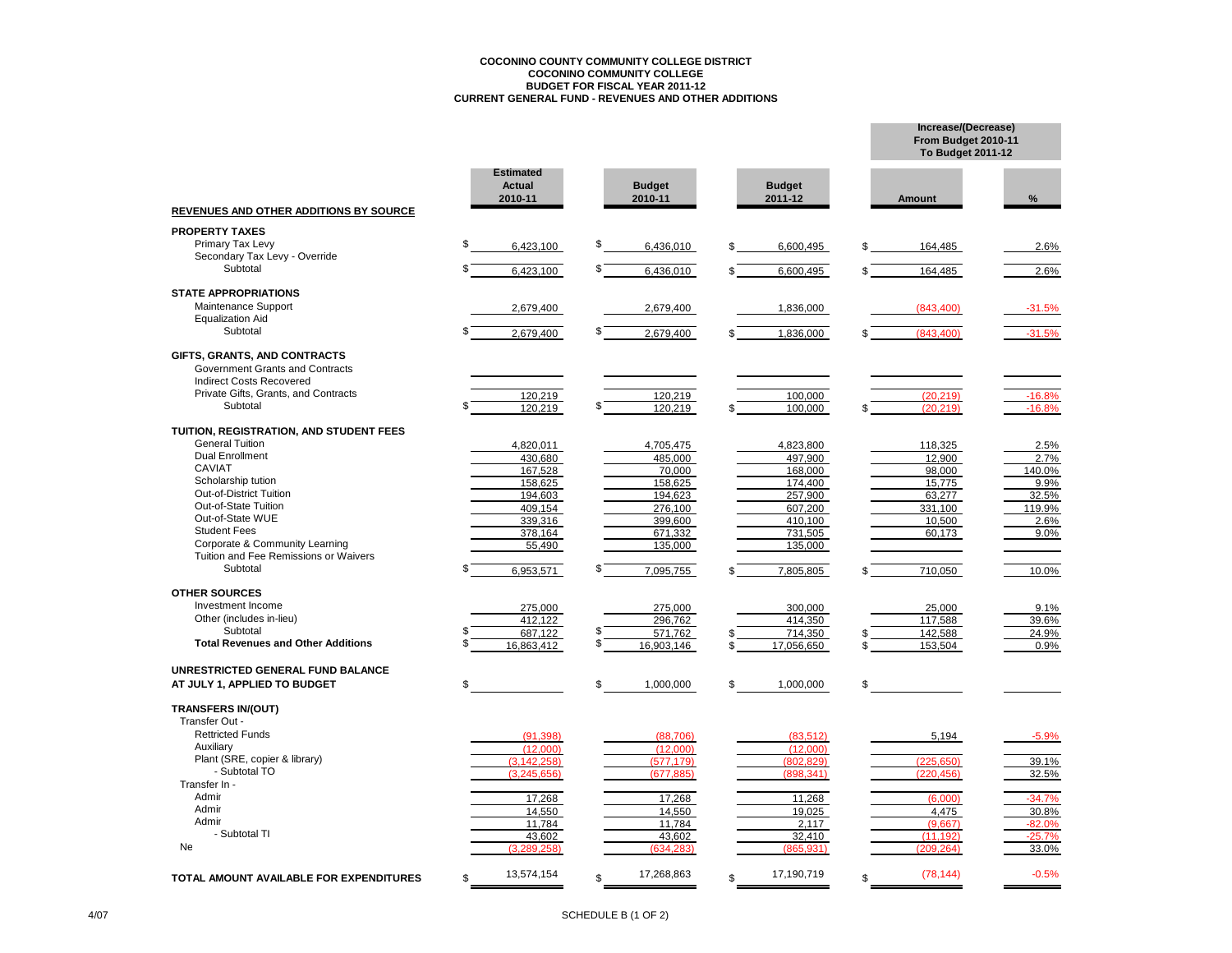#### **CURRENT GENERAL FUND - REVENUES AND OTHER ADDITIONS COCONINO COUNTY COMMUNITY COLLEGE DISTRICT COCONINO COMMUNITY COLLEGE BUDGET FOR FISCAL YEAR 2011-12**

|      |                                                                         | UNRESTRICTED GENERAL FUND BALANCE AT JULY 1, 2011 \$                 |    | 5,131,360 |
|------|-------------------------------------------------------------------------|----------------------------------------------------------------------|----|-----------|
|      | Less: Governing Board Designations                                      |                                                                      |    |           |
|      | Reserves                                                                | \$<br>4,131,360                                                      |    |           |
|      |                                                                         |                                                                      |    |           |
|      | Other Amounts Unavailable to Finance<br>Expenditures of the Budget Year |                                                                      |    |           |
|      | Subtotal                                                                |                                                                      | \$ | 4,131,360 |
| Add: | Amounts Not Expected to be Expended<br>in the Budget Year               |                                                                      |    |           |
|      | Subtotal                                                                |                                                                      | \$ |           |
|      |                                                                         | UNRESTRICTED GENERAL FUND BALANCE AT JULY 1, 2011, APPLIED TO BUDGET | S  | 1,000,000 |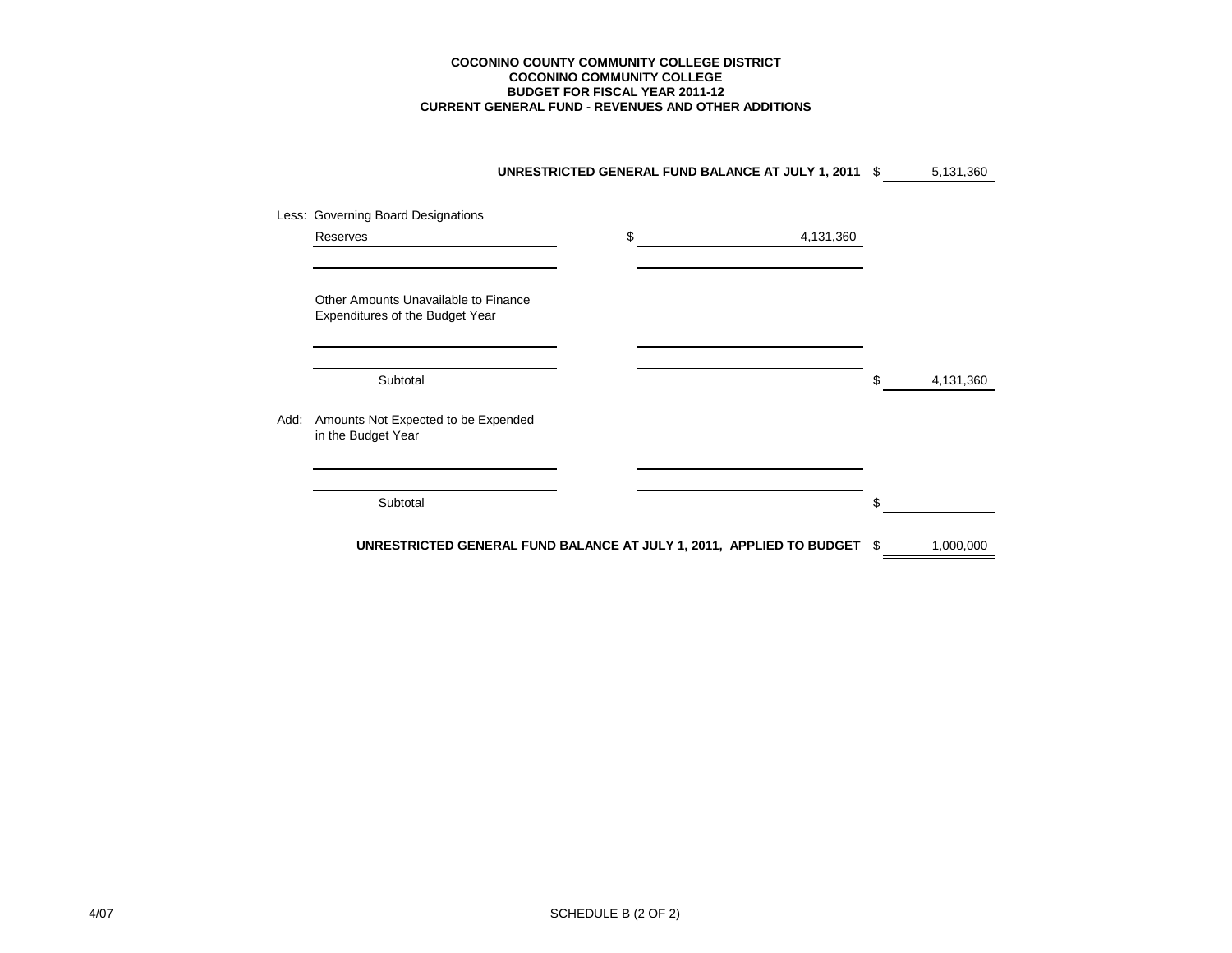#### **COCONINO COUNTY COMMUNITY COLLEGE DISTRICT COCONINO COMMUNITY COLLEGE BUDGET FOR FISCAL YEAR 2011-12 PLANT FUNDS - REVENUES AND OTHER ADDITIONS**

**From Budget 2010-11 Increase/(Decrease)**

**To Budget 2011-12**

| <b>REVENUES AND OTHER ADDITIONS BY SOURCE</b>                                                                                                                          | <b>Estimated</b><br><b>Actual</b><br>2010-11 | <b>Budget</b><br>2010-11 | <b>Budget</b><br>2011-12 | Amount           | %            |
|------------------------------------------------------------------------------------------------------------------------------------------------------------------------|----------------------------------------------|--------------------------|--------------------------|------------------|--------------|
| <b>UNEXPENDED PLANT FUND</b>                                                                                                                                           |                                              |                          |                          |                  |              |
| State Appropriations: Capital Support (_____ FTSE @ \$_<br>each)<br>Investment Income                                                                                  | \$                                           | \$                       | \$                       | \$               |              |
| Proceeds from Sale of Bonds<br>Other Revenues and Additions (Technology Fee)                                                                                           |                                              |                          |                          |                  |              |
| <b>Total Revenues and Other Additions</b>                                                                                                                              | 189,540<br>189,540                           | 189,540<br>189,540       | 189,734<br>189,734       | 194<br>194       | 0.1%<br>0.1% |
| <b>RESTRICTED FUND BALANCE AT JULY 1</b>                                                                                                                               | 4,297,191                                    | 4,173,935                | 6,928,915                | 2,754,980        | 66.0%        |
| TRANSFERS IN/(OUT)                                                                                                                                                     |                                              |                          |                          |                  |              |
| Transfer In - r&r funds                                                                                                                                                | 3,106,829                                    | 541,750                  | 802,829                  | 261,079          | 48.2%        |
| Transfer Out - debt service                                                                                                                                            |                                              | (69.750)                 |                          | 69,750           | $-100.0%$    |
| Less: Amounts accumulated for future capital acquisitions                                                                                                              | (6,928,915)                                  | (3,857,765)              | (7, 159, 744)            | (3,301,979)      | 85.6%        |
| TOTAL AMOUNT AVAILABLE FOR EXPENDITURES -<br><b>UNEXPENDED PLANT FUND</b>                                                                                              | 664,645                                      | 977,710                  | \$<br>761,734            | \$<br>(215, 976) | -22.1%       |
| <b>RETIREMENT OF INDEBTEDNESS PLANT FUND</b><br>Sources for payment of principal and interest<br>on general obligation bonds<br>Secondary Tax Levy<br>Other (Identify) | 1,962,851                                    | 1,962,851                | 1,995,900                | 33,049           | 1.7%         |
| <b>Total Revenues and Other Additions</b>                                                                                                                              | 1,962,851                                    | 1,962,851                | \$<br>1,995,900          | 33,049           | 1.7%         |
| FUND BALANCE AT JULY 1 RESTRICTED FOR RETIREMENT<br>OF GENERAL OBLIGATION BONDS                                                                                        |                                              |                          |                          |                  |              |
| TRANSFERS IN/(OUT)                                                                                                                                                     |                                              |                          |                          |                  |              |
| Less: Amounts restricted for future debt service requirements                                                                                                          |                                              |                          |                          |                  |              |
| TOTAL AMOUNT AVAILABLE FOR RETIREMENT<br>OF GENERAL OBLIGATION BONDS                                                                                                   | \$<br>1,962,851                              | \$<br>1,962,851          | \$<br>1,995,900          | \$<br>33,049     | 1.7%         |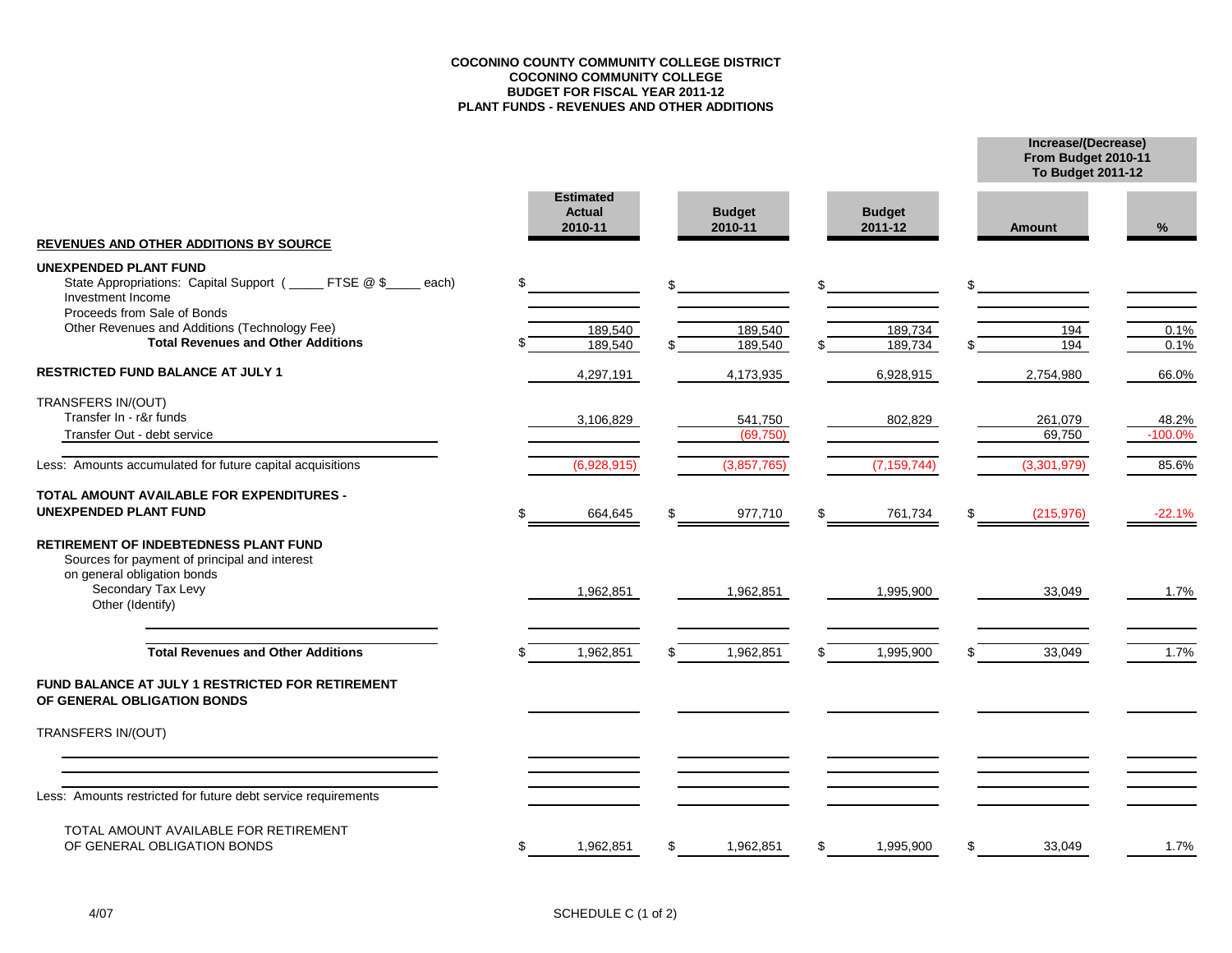#### **COCONINO COUNTY COMMUNITY COLLEGE DISTRICT COCONINO COMMUNITY COLLEGE BUDGET FOR FISCAL YEAR 2011-12 PLANT FUNDS - REVENUES AND OTHER ADDITIONS**

**From Budget 2010-11 Increase/(Decrease)**

|                                                                                   |     |                                              |    |                          |    |                          | <b>To Budget 2011-12</b> |           |  |
|-----------------------------------------------------------------------------------|-----|----------------------------------------------|----|--------------------------|----|--------------------------|--------------------------|-----------|--|
| Sources for payment of principal and interest on revenue bonds (Identify)         |     | <b>Estimated</b><br><b>Actual</b><br>2010-11 |    | <b>Budget</b><br>2010-11 |    | <b>Budget</b><br>2011-12 | <b>Amount</b>            | %         |  |
| <b>Total Revenues and Other Additions</b>                                         |     |                                              |    |                          | \$ |                          |                          |           |  |
| FUND BALANCE AT JULY 1 RESTRICTED<br>FOR RETIREMENT OF REVENUE BONDS              |     |                                              |    |                          |    |                          |                          |           |  |
| TRANSFERS IN/(OUT)                                                                |     |                                              |    |                          |    |                          |                          |           |  |
| Less: Amounts restricted for future debt service requirements                     |     |                                              |    |                          |    |                          |                          |           |  |
| TOTAL AMOUNT AVAILABLE FOR RETIREMENT<br>OF REVENUE BONDS                         | \$  |                                              | \$ |                          | \$ |                          | \$                       |           |  |
| Sources for payment of principal and interest on other long-term debt (Identify)  |     |                                              |    |                          |    |                          |                          |           |  |
| <b>Total Revenues and Other Additions</b>                                         |     |                                              |    |                          | \$ |                          |                          |           |  |
| FUND BALANCE AT JULY 1 RESTRICTED<br>FOR RETIREMENT OF OTHER LONG-TERM DEBT       |     | 394,040                                      |    | (267, 336)               |    | 394,040                  | 661,376                  | $-247.4%$ |  |
| TRANSFERS IN/(OUT)<br>HP lease purchase pay back<br>Copier lease purchase         |     | 35,429                                       |    | 69,750<br>35,429         |    | 35,429                   | (69, 750)                | $-100.0%$ |  |
| Less: Amounts restricted for future debt service requirements                     |     | 394,040                                      |    | 197,586                  |    | 394,040                  | 196,454                  | 99.4%     |  |
| TOTAL AMOUNT AVAILABLE FOR RETIREMENT<br>OF OTHER LONG-TERM DEBT                  |     | 35,429                                       |    | 35,429                   | \$ | 35,429                   | \$                       |           |  |
| TOTAL AMOUNT AVAILABLE FOR EXPENDITURES-<br>RETIREMENT OF INDEBTEDNESS PLANT FUND | \$. | 1,998,280                                    | S  | 1,998,280                | \$ | 2,031,329                | \$<br>33,049             | 1.7%      |  |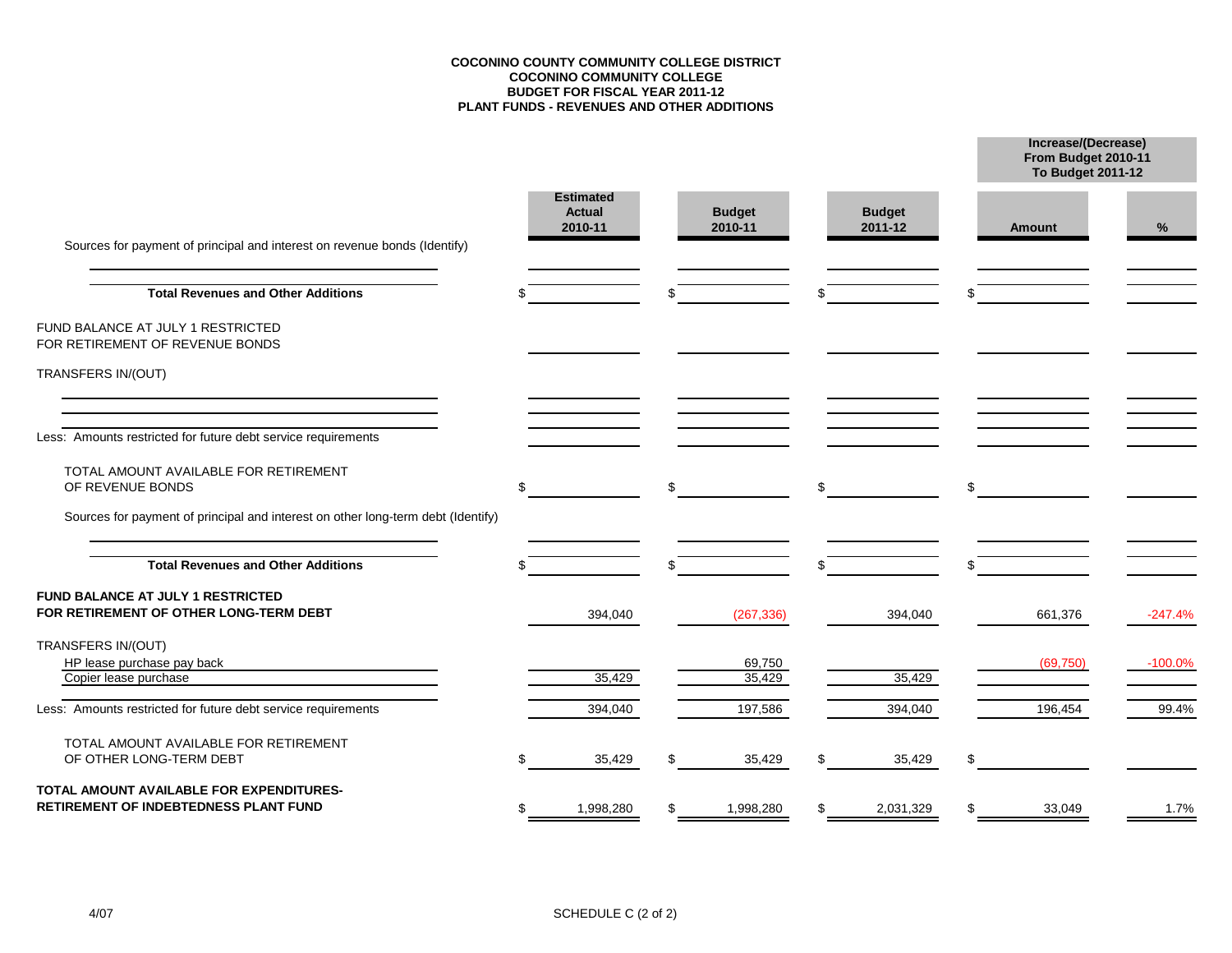#### **COCONINO COUNTY COMMUNITY COLLEGE DISTRICT COCONINO COMMUNITY COLLEGE BUDGET FOR FISCAL YEAR 2011-12 CURRENT GENERAL FUND AND PLANT FUNDS - EXPENDITURES AND OTHER DEDUCTIONS**

**Increase/(Decrease) From Budget 2010-11**

|                                                                                 |     |                                              |                          |                          | <b>To Budget 2011-12</b> |               |          |  |
|---------------------------------------------------------------------------------|-----|----------------------------------------------|--------------------------|--------------------------|--------------------------|---------------|----------|--|
|                                                                                 |     | <b>Estimated</b><br><b>Actual</b><br>2010-11 | <b>Budget</b><br>2010-11 | <b>Budget</b><br>2011-12 |                          | <b>Amount</b> | $\%$     |  |
| <b>CURRENT GENERAL FUND</b>                                                     |     |                                              |                          |                          |                          |               |          |  |
| Instruction                                                                     |     | 4,855,141                                    | 5,995,418                | 6,375,433                |                          | 380,015       | 6.3%     |  |
| <b>Public Service</b>                                                           |     | 45.969                                       |                          | 53,515                   |                          | 53,515        |          |  |
| Academic Support                                                                |     | 1,859,398                                    | 1,484,771                | 2,214,218                |                          | 729,447       | 49.1%    |  |
| <b>Student Services</b>                                                         |     | 935,816                                      | 1.711.680                | 1,208,377                |                          | (503, 303)    | $-29.4%$ |  |
| Institutional Support (Administration)                                          |     | 3,504,438                                    | 4,014,134                | 3,919,978                |                          | (94.156)      | $-2.3%$  |  |
| Operation and Maintenance of Plant                                              |     | 1,368,893                                    | 1,356,567                | 1,554,781                |                          | 198,214       | 14.6%    |  |
| Scholarships                                                                    |     | 156,122                                      | 158,625                  | 174,400                  |                          | 15,775        | 9.9%     |  |
| Contingency                                                                     |     |                                              | 2,547,668                | 1,690,017                |                          | (857, 651)    | $-33.7%$ |  |
| TOTAL EXPENDITURES AND OTHER DEDUCTIONS                                         |     |                                              |                          |                          |                          |               |          |  |
| OF CURRENT GENERAL FUND                                                         | \$  | 12,725,777                                   | 17,268,863               | \$<br>17,190,719         |                          | (78, 144)     | $-0.5%$  |  |
| <b>PLANT FUNDS:</b>                                                             |     |                                              |                          |                          |                          |               |          |  |
| <b>UNEXPENDED PLANT FUND</b>                                                    |     |                                              |                          |                          |                          |               |          |  |
| Land                                                                            | \$. |                                              |                          |                          |                          |               |          |  |
| <b>Buildings</b>                                                                |     |                                              |                          |                          |                          |               |          |  |
| Improvements Other Than Buildings                                               |     | 212,373                                      | 457,920                  | 252,000                  |                          | (205.920)     | $-45.0%$ |  |
| Equipment                                                                       |     | 452,272                                      | 119,790                  | 489,734                  |                          | 369,944       | 308.8%   |  |
| Library Books<br>Museum and Art Collections                                     |     |                                              |                          |                          |                          |               |          |  |
| <b>Construction in Progress</b>                                                 |     |                                              |                          |                          |                          |               |          |  |
| Contingency                                                                     |     |                                              | 400.000                  | 20,000                   |                          | (380.000)     | $-95.0%$ |  |
| Retirement of Indebtedness - Capital Leases and Installment Purchases           |     |                                              |                          |                          |                          |               |          |  |
| Interest on Indebtedness - Capital Leases and Installment Purchases             |     |                                              |                          |                          |                          |               |          |  |
| TOTAL EXPENDITURES AND OTHER DEDUCTIONS                                         |     |                                              |                          |                          |                          |               |          |  |
| OF UNEXPENDED PLANT FUND                                                        | \$  | 664,645                                      | \$<br>977,710            | \$<br>761,734            | \$                       | (215, 976)    | $-22.1%$ |  |
|                                                                                 |     |                                              |                          |                          |                          |               |          |  |
| RETIREMENT OF INDEBTEDNESS PLANT FUND                                           |     |                                              |                          |                          |                          |               |          |  |
| Retirement of Indebtedness - General Obligation Bonds                           |     | 1,420,000                                    | 1,420,000                | 1,485,000                |                          | 65,000        | 4.6%     |  |
| Interest on Indebtedness - General Obligation Bonds                             |     | 542,851                                      | 542,851                  | 510,900                  |                          | (31, 951)     | $-5.9%$  |  |
| Retirement of Indebtedness - Revenue Bonds                                      |     |                                              |                          |                          |                          |               |          |  |
| Interest on Indebtedness - Revenue Bonds                                        |     |                                              |                          |                          |                          |               |          |  |
| Retirement of Indebtedness - Other Long-Term Debt                               |     | 30,213                                       | 30,213                   | 34,029                   |                          | 3,816         | 12.6%    |  |
| Interest on Indebtedness - Other Long-Term Debt<br>Other-Property Tax Judgement |     | 5,216                                        | 5,216                    | 1,400                    |                          | (3,816)       | $-73.2%$ |  |
|                                                                                 |     |                                              |                          |                          |                          |               |          |  |
| TOTAL EXPENDITURES AND OTHER DEDUCTIONS OF RETIREMENT                           |     |                                              |                          |                          |                          |               |          |  |
| OF INDEBTEDNESS PLANT FUND                                                      | \$  | 1,998,280                                    | 1,998,280                | 2,031,329                | \$                       | 33,049        | 1.7%     |  |
|                                                                                 |     |                                              |                          |                          |                          |               |          |  |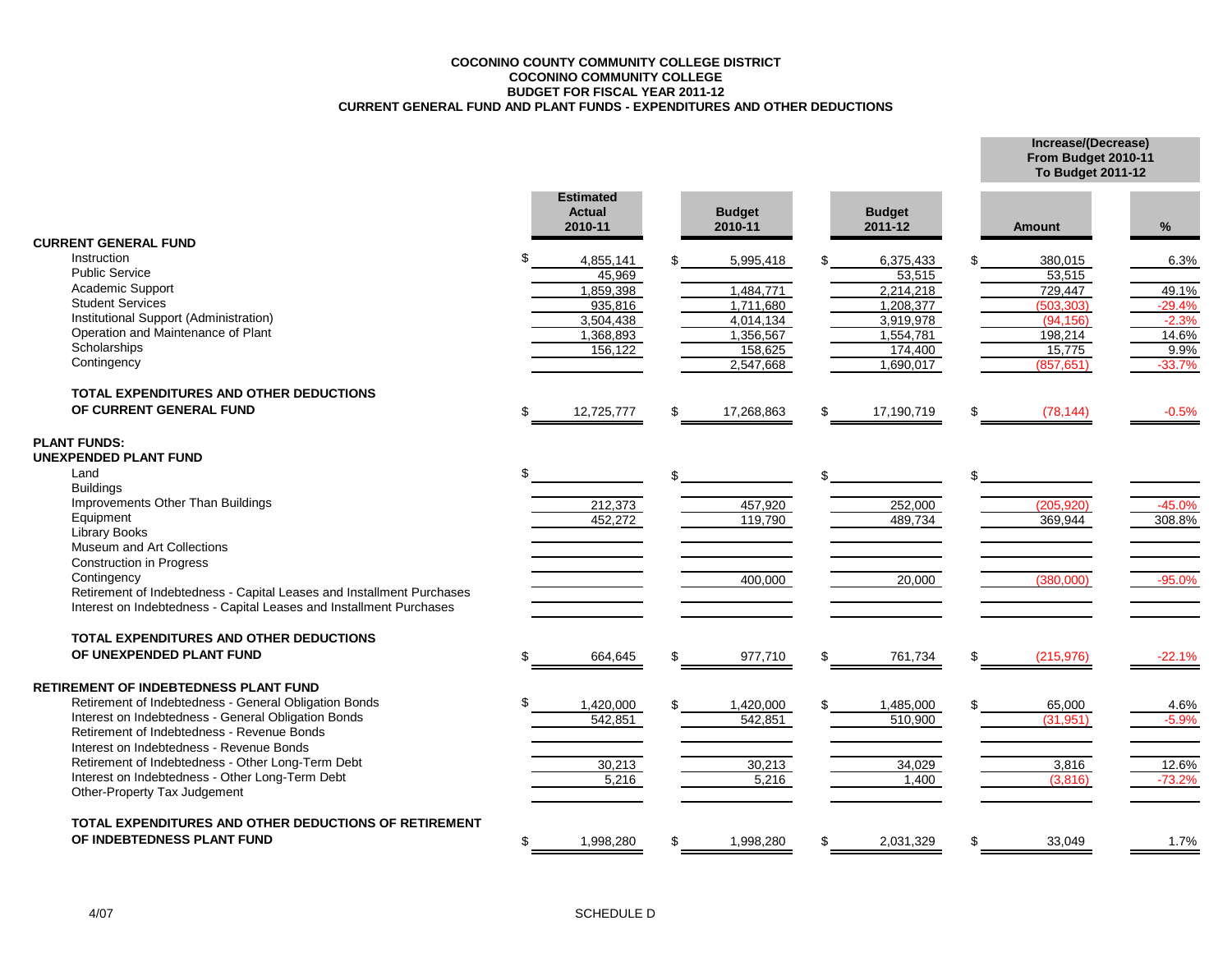#### **CURRENT AUXILIARY ENTERPRISES FUND - REVENUES AND OTHER ADDITIONS BUDGET FOR FISCAL YEAR 2011-12 COCONINO COMMUNITY COLLEGE COCONINO COUNTY COMMUNITY COLLEGE DISTRICT**

**Increase/(Decrease) From Budget 2010-11**

|                                                              |                                              |    |                          |                          |     | <b>To Budget 2011-12</b> |       |
|--------------------------------------------------------------|----------------------------------------------|----|--------------------------|--------------------------|-----|--------------------------|-------|
| <b>REVENUES AND OTHER ADDITIONS BY SOURCE</b>                | <b>Estimated</b><br><b>Actual</b><br>2010-11 |    | <b>Budget</b><br>2010-11 | <b>Budget</b><br>2011-12 |     | <b>Amount</b>            | %     |
| <b>TUITION AND STUDENT FEES</b>                              |                                              |    |                          |                          |     |                          |       |
| <b>General Tuition</b>                                       | \$                                           | \$ |                          | \$                       | \$  |                          |       |
| Out-of-District Tuition                                      |                                              |    |                          |                          |     |                          |       |
| Out-of-State Tuition                                         |                                              |    |                          |                          |     |                          |       |
| <b>Student Fees</b><br>Tuition and Fee Remissions or Waivers |                                              |    |                          |                          |     |                          |       |
| Subtotal                                                     |                                              |    |                          |                          |     |                          |       |
|                                                              |                                              |    |                          |                          |     |                          |       |
| <b>SALES AND SERVICES</b>                                    |                                              |    |                          |                          |     |                          |       |
| <b>Bookstore Sales</b>                                       |                                              |    |                          |                          |     |                          |       |
| <b>Food Services Sales</b>                                   |                                              |    |                          |                          |     |                          |       |
| <b>Dormitory Rentals</b>                                     |                                              |    |                          |                          |     |                          |       |
| Intercollegiate Athletics<br>Parking Fees or Permits         |                                              |    |                          |                          |     |                          |       |
| Other Sales and Services                                     | 28,419                                       |    | 29,396                   | 32,620                   |     | 3,224                    | 11.0% |
| Subtotal                                                     | 28,419                                       |    | 29,396                   | 32,620                   |     | 3.224                    | 11.0% |
| <b>OTHER REVENUES AND ADDITIONS</b>                          |                                              |    |                          |                          |     |                          |       |
| Investment Income                                            |                                              |    |                          |                          |     |                          |       |
| Other (Identify)                                             |                                              |    |                          |                          |     |                          |       |
|                                                              |                                              |    |                          |                          |     |                          |       |
| Subtotal                                                     |                                              | ß. |                          | \$                       | \$  |                          |       |
| <b>Total Revenues and Other Additions</b>                    | 28,419                                       |    | 29,396                   | 32,620                   | \$. | 3,224                    | 11.0% |
| <b>UNRESTRICTED FUND BALANCE AT JULY 1</b>                   |                                              |    |                          |                          |     |                          |       |
|                                                              | 49,702                                       |    | 43,495                   | 69,421                   |     | 25,926                   | 59.6% |
| <b>TRANSFERS IN/(OUT)</b>                                    |                                              |    |                          |                          |     |                          |       |
| Transfer In (Student Clubs)                                  | 12,000                                       |    | 12,000                   | 12,000                   |     |                          |       |
|                                                              |                                              |    |                          |                          |     |                          |       |
| <b>TOTAL AMOUNT AVAILABLE FOR EXPENDITURES</b>               | \$<br>90,121                                 | \$ | 84,891                   | \$<br>114,041            | \$  | 29,150                   | 34.3% |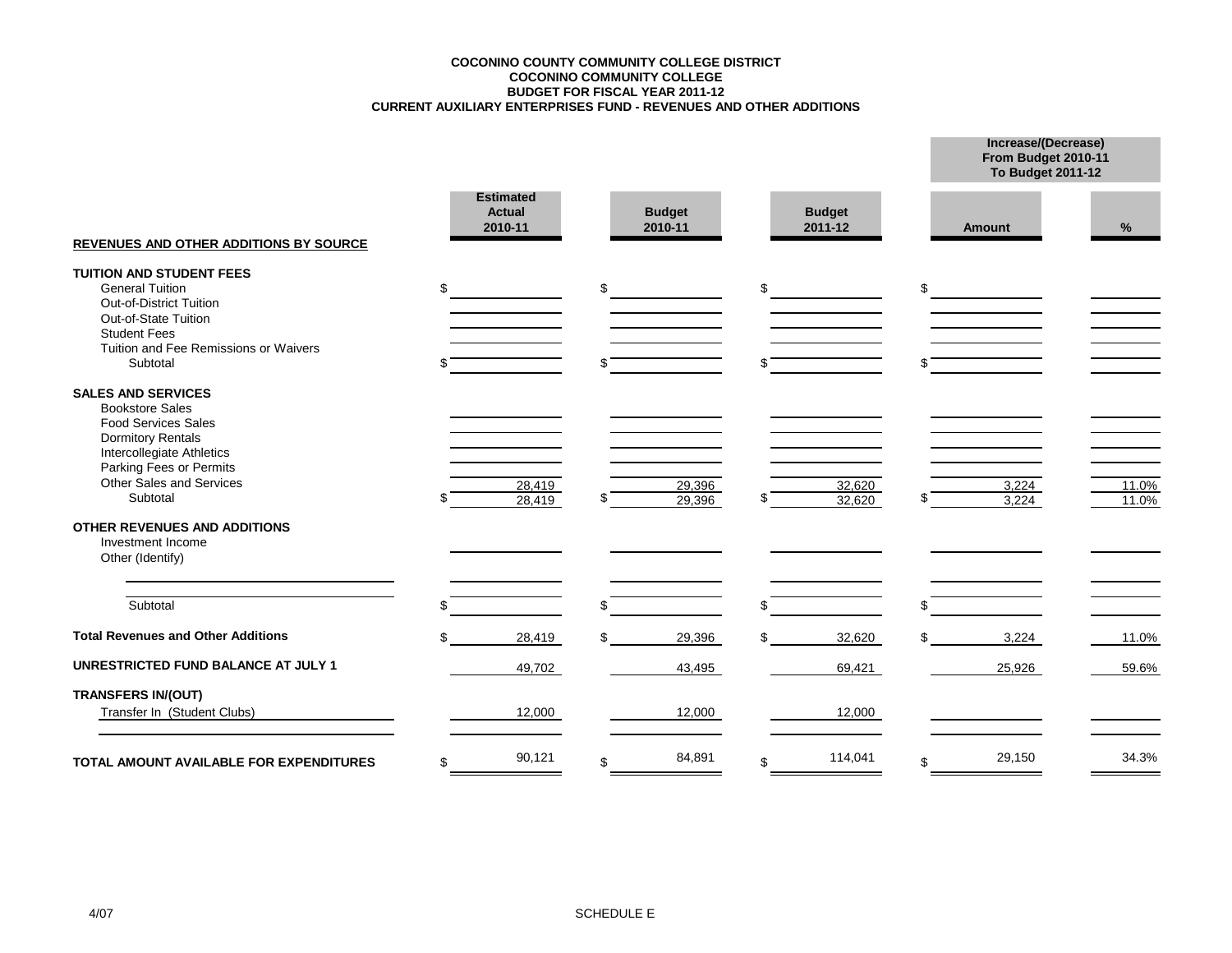#### **COCONINO COUNTY COMMUNITY COLLEGE DISTRICT COCONINO COMMUNITY COLLEGE BUDGET FOR FISCAL YEAR 2011-12 CURRENT RESTRICTED FUND - REVENUES AND OTHER ADDITIONS**

|                                                |    |                                              |                          |                          |     | From Budget 2010-11<br><b>To Budget 2011-12</b> |          |
|------------------------------------------------|----|----------------------------------------------|--------------------------|--------------------------|-----|-------------------------------------------------|----------|
|                                                |    | <b>Estimated</b><br><b>Actual</b><br>2010-11 | <b>Budget</b><br>2010-11 | <b>Budget</b><br>2011-12 |     | <b>Amount</b>                                   | $\%$     |
| <b>REVENUES AND OTHER ADDITIONS BY SOURCE</b>  |    |                                              |                          |                          |     |                                                 |          |
| GIFTS, GRANTS, AND CONTRACTS                   |    |                                              |                          |                          |     |                                                 |          |
| <b>Federal Grants and Contracts</b>            | \$ | 12,130,205                                   | \$<br>5,076,682          | \$<br>12,422,936         | \$  | 7,346,254                                       | 144.7%   |
| <b>State Grants and Contracts</b>              |    | 390,878                                      | 570,275                  | 783,850                  |     | 213,575                                         | 37.5%    |
| <b>Local Grants and Contracts</b>              |    | 4,750                                        |                          | 21,273                   |     | 21,273                                          |          |
| Private Gifts, Grants, and Contracts           |    | 35,103                                       | 17,961                   | 39,445                   |     | 21,484                                          | 119.6%   |
| Subtotal                                       | \$ | 12,560,936                                   | \$<br>5,664,918          | 13,267,504               | \$. | 7,602,586                                       | 134.2%   |
| OTHER REVENUES AND ADDITIONS                   |    |                                              |                          |                          |     |                                                 |          |
| Investment Income                              |    |                                              |                          |                          |     |                                                 |          |
| <b>State Shared Sales Tax</b>                  |    |                                              |                          |                          |     |                                                 |          |
| Other (Identify)                               |    |                                              |                          |                          |     |                                                 |          |
| Subtotal                                       | S  |                                              | \$                       | \$                       | \$  |                                                 |          |
| <b>Total Revenues and Other Additions</b>      | \$ | 12,560,936                                   | \$<br>5,664,918          | \$<br>13,267,504         | \$  | 7,602,586                                       | 134.2%   |
| <b>RESTRICTED FUND BALANCE AT JULY 1</b>       |    |                                              |                          |                          |     |                                                 |          |
| <b>TRANSFERS IN/(OUT)</b>                      |    |                                              |                          |                          |     |                                                 |          |
| Transfer In                                    |    | 91,398                                       | 88,706                   | 83,512                   |     | (5, 194)                                        | $-5.9%$  |
| <b>Transfer Out</b>                            |    | (43, 602)                                    | (43,602)                 | (32, 410)                |     | 11,192                                          | $-25.7%$ |
| <b>TOTAL AMOUNT AVAILABLE FOR EXPENDITURES</b> | \$ | 12,608,732                                   | \$<br>5,710,022          | 13,318,606               | \$  | 7,608,584                                       | 133.2%   |
|                                                |    |                                              |                          |                          |     |                                                 |          |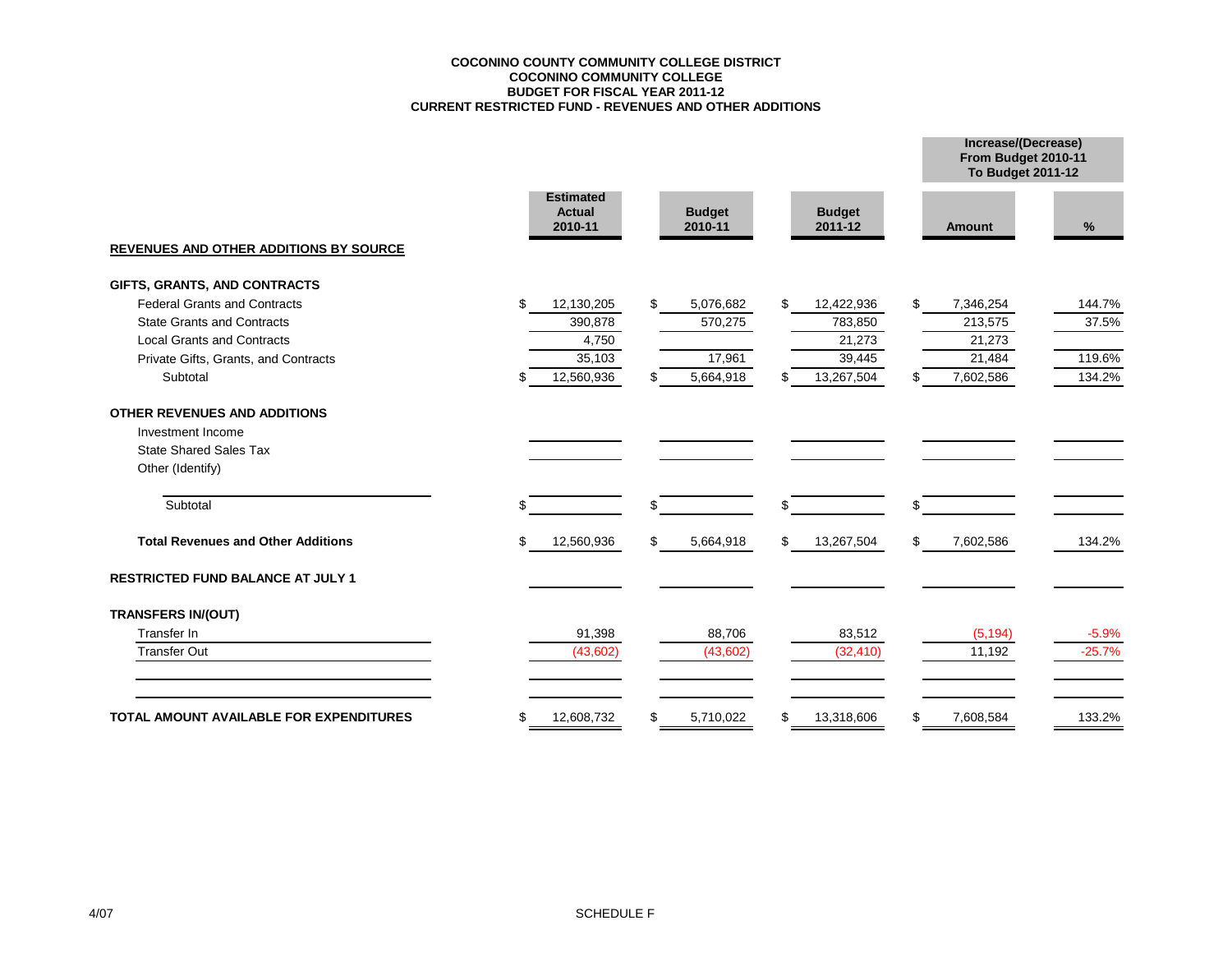## **COCONINO COUNTY COMMUNITY COLLEGE DISTRICT COCONINO COMMUNITY COLLEGE BUDGET FOR FISCAL YEAR 2011-12**

## **CURRENT AUXILIARY ENTERPRISES AND CURRENT RESTRICTED FUNDS - EXPENDITURES AND OTHER DEDUCTIONS**

|                                                |                                              |    |                          | From Budget 2010-11<br><b>To Budget 2011-12</b> |                 |           |
|------------------------------------------------|----------------------------------------------|----|--------------------------|-------------------------------------------------|-----------------|-----------|
|                                                | <b>Estimated</b><br><b>Actual</b><br>2010-11 |    | <b>Budget</b><br>2010-11 | <b>Budget</b><br>2011-12                        | <b>Amount</b>   | %         |
| <b>CURRENT AUXILIARY ENTERPRISES FUND</b>      |                                              |    |                          |                                                 |                 |           |
| Bookstore                                      |                                              | \$ |                          | \$                                              | \$              |           |
| <b>Food Services</b>                           |                                              |    |                          |                                                 |                 |           |
| Dormitories                                    |                                              |    |                          |                                                 |                 |           |
| Intercollegiate Athletics                      |                                              |    |                          |                                                 |                 |           |
| English digital dictionary rentals             |                                              |    | 1,400                    | 1,000                                           | (400)           | $-28.6%$  |
| Teaching & Learning conference                 |                                              |    | 3,000                    | 4,000                                           | 1,000           | 33.3%     |
| Vending machines                               | 11,800                                       |    | 11,402                   | 12,208                                          | 806             | 7.1%      |
| Educaton & Development                         |                                              |    |                          | 2,412                                           |                 |           |
| Math calculator rentals                        | 4,000                                        |    | 4,400                    | 4,000                                           | (400)           | $-9.1%$   |
| Student Clubs & Organizations                  | 4,900                                        |    | 21,194                   | 22,000                                          | 806             | 3.8%      |
| TOTAL EXPENDITURES AND OTHER DEDUCTIONS        |                                              |    |                          |                                                 |                 |           |
| OF CURRENT AUXILIARY ENTERPRISES FUND          | 20,700                                       |    | 41,396                   | \$<br>45,620                                    | \$<br>1,812     | 4.4%      |
| <b>CURRENT RESTRICTED FUND</b>                 |                                              |    |                          |                                                 |                 |           |
| Instruction                                    | 972,280                                      |    | 1,034,038                | \$<br>1,105,232                                 | \$<br>71,194    | 6.9%      |
| <b>Public Service</b>                          | 299.641                                      |    | 198,549                  | 426.042                                         | 227,493         | 114.6%    |
| Academic Support                               | 255,037                                      |    | 18,550                   | 536,735                                         | 518,185         | 2793.5%   |
| <b>Student Services</b>                        | 112,674                                      |    | 241,490                  | 104,419                                         | (137, 071)      | $-56.8%$  |
| Institutional Support (Administration)         |                                              |    | 2,662                    |                                                 | (2,662)         | $-100.0%$ |
| Operation and Maintenance of Plant             |                                              |    |                          |                                                 |                 |           |
| Scholarships                                   | 10,973,063                                   |    | 4,214,733                | 11,146,178                                      | 6,931,445       | 164.5%    |
| <b>TOTAL EXPENDITURES AND OTHER DEDUCTIONS</b> |                                              |    |                          |                                                 |                 |           |
| OF CURRENT RESTRICTED FUND                     | 12,612,695                                   |    | 5,710,022                | \$<br>13,318,606                                | \$<br>7,608,584 | 133.2%    |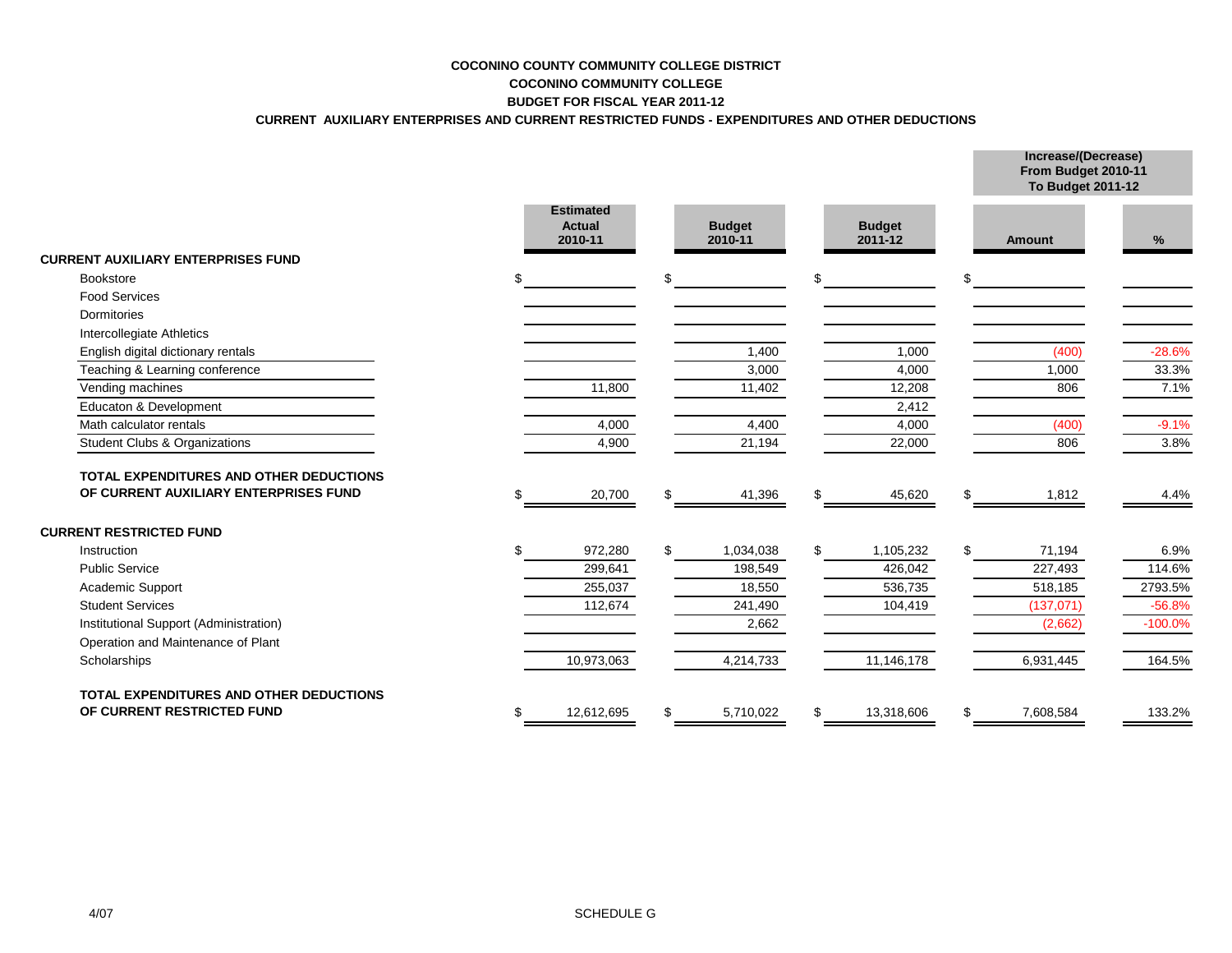#### **2011 LEVY LIMIT WORKSHEET (Fiscal Year 2011)**

|                   | <b>COUNTY OF: COCONINO</b>                                                    | TAX AUTHORITY: COMMUNITY COLLEGE |               |
|-------------------|-------------------------------------------------------------------------------|----------------------------------|---------------|
|                   |                                                                               | 2011 NEW CONSTRUCTION =          | 9,592,021     |
| <b>SECTION A.</b> | 2010 MAXIMUM LEVY LIMIT                                                       |                                  |               |
|                   |                                                                               |                                  |               |
| <u>A.1</u>        | 2011 MAXIMUM ALLOWBLE PRIMARY TAX LEVY LIMIT                                  |                                  | 6,436,010     |
|                   | (AMOUNT ON LINE D.5 FROM 2008 WORKSHEET)                                      |                                  |               |
| <u>A.2</u>        | LINE A. 1 MULTIPLIED BY 1.02 EQUALS                                           |                                  | 6,564,730     |
|                   | * * *                                                                         |                                  |               |
| <b>SECTION B.</b> | 2011 NET ASSESSED VALUE OF ALL PROPERTY<br><b>SUBJECT TO TAXATION IN 2010</b> |                                  |               |
|                   |                                                                               |                                  |               |
| B.1               | <b>CENTRALLY ASSESSED</b>                                                     | 203,970,998                      |               |
| B.2<br>B.3        | <b>LOCALLY ASSESSED REAL</b><br>LOCALLY ASSESSED PERSONAL PROPERTY            | 1,547,911,793<br>47,375,662      |               |
|                   |                                                                               |                                  |               |
| B.4               | <b>TOTAL OF B.1 THROUGH B.4 EQUALS</b>                                        |                                  | 1,799,258,453 |
| B.5               | <b>B.4 DIVIDED BY 100 EQUALS</b>                                              |                                  | 17,992,585    |
|                   | $* * *$                                                                       |                                  |               |
| <b>SECTION C.</b> | 2011 NET ASSESSED VALUES                                                      |                                  |               |
| C <sub>1</sub>    | <b>CENTRALLY ASSESSED</b>                                                     | 211,239,337                      |               |
| C <sub>2</sub>    | <b>LOCALLY ASSESSED REAL</b>                                                  | 1,550,834,163                    |               |
| C.3               | LOCALLY ASSESSED PERSONAL PROPERTY                                            | 46,776,974                       |               |
| C.4               | TOTAL OF C.1 THROUGH C.4 EQUALS                                               |                                  | 1,808,850,474 |
| C.5               | <b>C.4 DIVIDED BY 100 EQUALS</b>                                              |                                  | 18,088,505    |
|                   | * * *                                                                         |                                  |               |
| <b>SECTION D.</b> | <b>2011 LEVY LIMIT CALCULATION</b>                                            |                                  |               |
| D.1               | <b>ENTER LINE A.2</b>                                                         | 6,564,730                        |               |
|                   |                                                                               |                                  |               |
| <u>D.2</u>        | <b>ENTER LINE B.5</b>                                                         | 17,992,585                       |               |
| <u>D.3</u>        | DIVIDE D.1 BY D.2 AND ENTER RESULT                                            |                                  | 0.3649        |
| <u>D.4</u>        | <b>ENTER LINE C.5</b>                                                         |                                  | 18,088,505    |
|                   |                                                                               |                                  |               |
| D.5               | <b>MULTIPLY D.4 BY D.3 AND ENTER RESULT</b>                                   |                                  | 6,600,495     |
|                   | <b>LINE D.5 EQUALS 2011 MAXIMUM ALLOWABLE LEVY LIMIT</b>                      |                                  |               |
| D.6               | <b>ENTER EXCESS PROPERTY TAXES COLLECTIBLE PURSUANT</b>                       |                                  |               |
|                   | TO ARS 42-17051, SECTION B                                                    |                                  |               |
| <u>D.7</u>        | <b>ENTER AMOUNT IN EXCESS OF EXPENDITURE LIMITATION</b>                       |                                  |               |
|                   | PURSUANT TO ARS 42-17051, SECTION C                                           |                                  |               |
|                   |                                                                               |                                  |               |
| <u>D.8</u>        | LINE D.5 MINUS LINE D.6 AND LINE D.7 EQUALS<br>2011 ALLOWABLE LEVY            |                                  | 6,600,495     |
|                   |                                                                               |                                  |               |